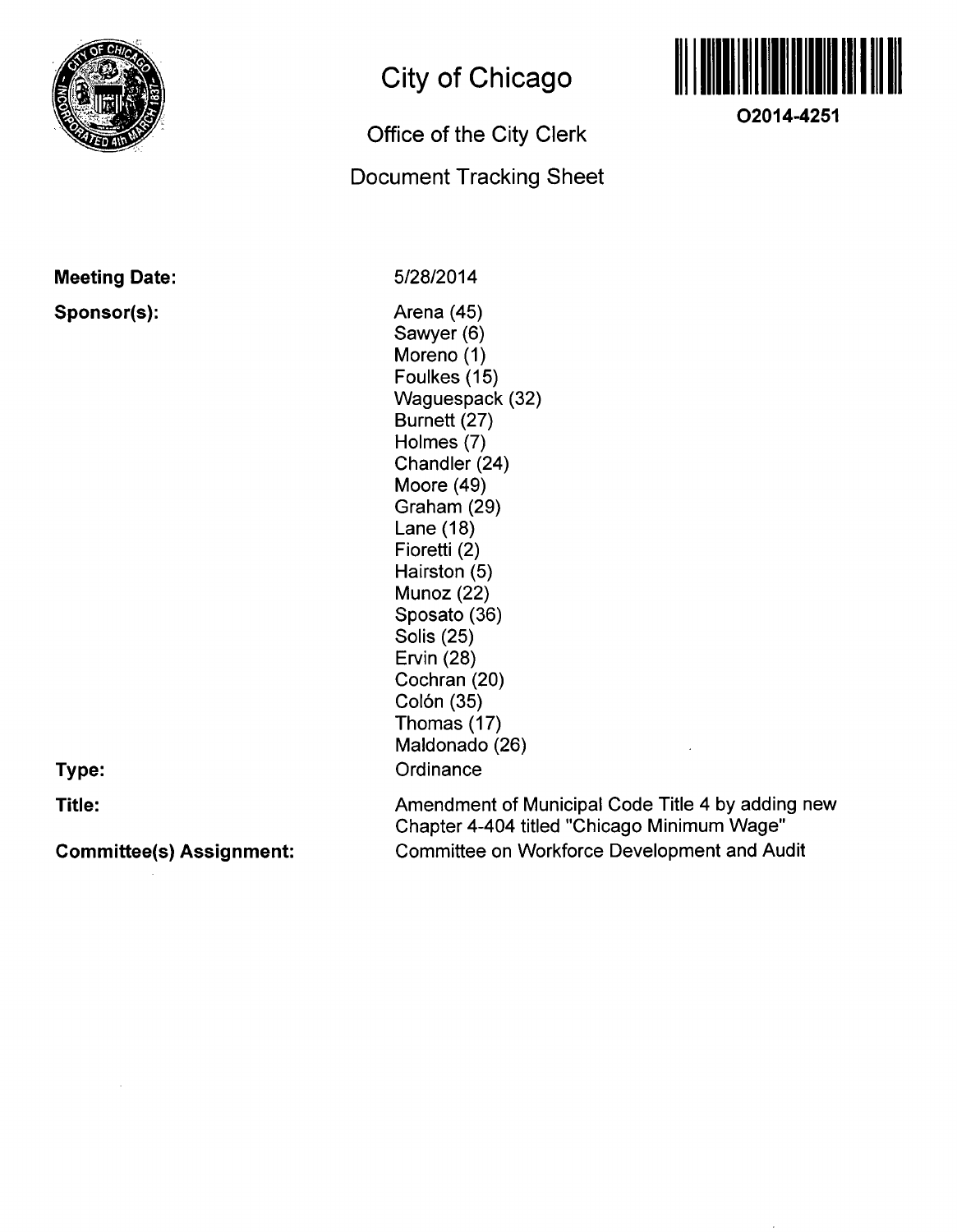#### **CHICAGO MINIMUM WAGE FOR LARGE EMPLOYERS**

Work

#### **DRAFT ORDINANCE**

**May 28,2014** 

WHEREAS, the City of Chicago is a home-rule municipality in accordance with the constitution of the State of Illinois of 1970; and

f

WHEREAS, the city has the authority to adopt ordinances and to promulgate rules and regulations pertaining to its government and affairs in order to protect the health, safety and welfare of its citizens; and

WHEREAS, the city council finds that the growth of low-wage jobs is worsening poverty in Chicago and forcing more working individuals and families to rely on taxpayerfunded programs such as Medicaid, SNAP, and food pantries to make ends meet; and

WHEREAS, the city council finds that the growth of low-wage jobs is also hurting the city's economy, which needs a workforce that can afford to spend to drive economic activity and sustain growth; and

WHEREAS, the city council finds that in particular large employers, such as the city's fast food and retail chains, are some of the top sources of low-wage jobs in the city, despite the fact that many of these companies are highly profitable major corporations; and

WHEREAS, the city council finds that while the state of Illinois is considering raising the state minimum wage, the state is unlikely to raise it to a high enough level to enable lowwage workers to meet their basic needs without relying on taxpayer-funded programs for support; and

WHEREAS, the city council find that because the costs of living and housing in Chicago are much higher than in other parts of Illinois, Chicago needs a higher minimum wage that better reflects the needs of the local workforce and economy; and

WHEREAS, the city council finds that the city of Seattle recently approved phasing its minimum wage up to \$15 and across the country other high-cost cities like New York, Los Angeles and San Francisco are proposing to do the same; and

**WHEREAS,** city council finds that a \$15 minimum wage would improve the lives of more than 500,000 working Chicagoans, reduce poverty and inequality across the city, and give low-income workers thousands of dollars more each year to meet rising living costs and spend at neighborhood businesses; and

WHEREAS, the city council finds that it is fair to ask employers in the city to do their part by phasing the minimum wage up to  $\$15$ ; and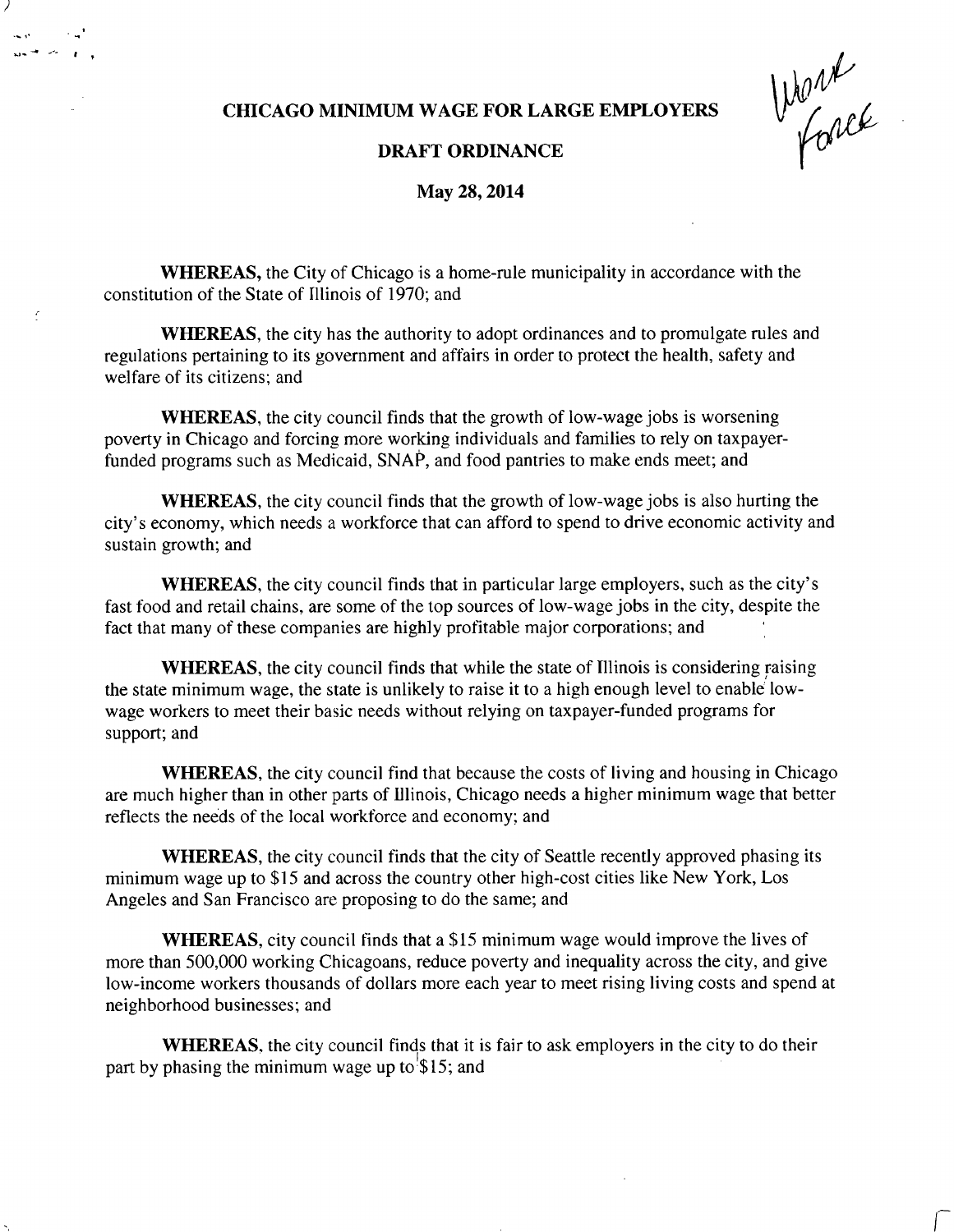WHEREAS, the city council determines that raising the minimum wage to \$15 would promote the public health, safety and welfare, and reduce the burden that low wages are imposing on the taxpayers; now, therefore

BE IT ORDAINED by the city council of the City of Chicago, Cook County, Illinois, that the Municipal Code of the City of Chicago is amended by adding thereto and inserting therein a new chapter 4-404, entitled "Chicago Minimum Wage":

SECTION 1. The foregoing recitals are incorporated herein as the findings of the city council.

SECTION 2. A new chapter of the Municipal Code of the City of Chicago, titled "Chicago Minimum Wage," is hereby created as follows:

#### **4-404-010 Defmitions.**

For the purposes of this chapter, the following definitions shall apply unless the context clearly indicates or requires a different meaning:

- (a) "Airport employer" means any employer that operates at the O'Hare International Airport or Midway Airport.
- (b) "City" means the City of Chicago.
- (c) "Department" means the Department of Business Affairs and Consumer Protection or such other department or entity designated by the mayor to administer this chapter.
- (d) "Employer" shall have the meaning set forth in 820 ILCS  $105/3(c)$ ; an employer can include more than one entity, including in circumstances in which one entity controls, is controlled by, or is under common control with another employer, and including circumstances in which one entity exerts control over the operations of another employer, but shall not include the city of Chicago.
- (e) "Employee" shall have the meaning set forth in 820 ILCS 105/3(d), provided however that employee shall include any individual permitted to work in domestic service in or about a private home, irrespective of the number of employees employed by that individual's employer. Employee shall not include (1) any person who in a particular week performs less than two hours of work within the geographic boundaries of the city, or (2) any person who is employed by a not-for-profit organization under a summer youth employment program.
- (f) "Franchisee" means any employer that operates in the city in the restaurant industry under a franchise agreement with a large employer.
- (g) (1) "Large employer" means any employer that has (i) annual gross revenue of \$50 million or more, and (ii) has employees that perform work within the geographic boundaries of the city or has one or more franchisees or on-site contractors with employees that perform work within the geographic boundaries of the city.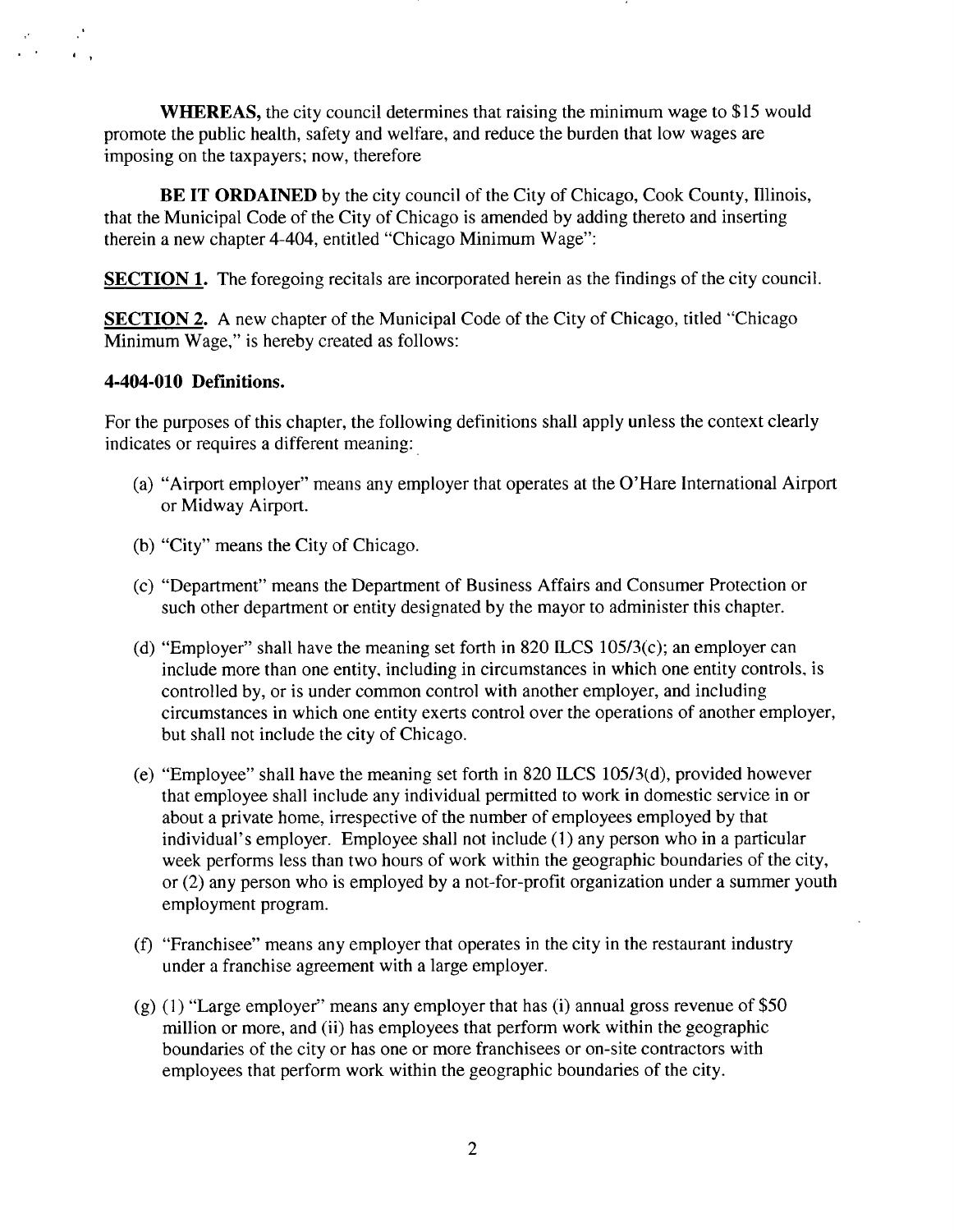(2) An employer shall be deemed to have annual gross revenue of \$50 million or more if it had revenue at or exceeding that level in any of the past three fiscal or calendar years or if it is reasonably expected to have annual revenue equal to or exceeding that level in the current or upcoming fiscal or calendar year.

(3) Large employer shall include any franchisee or on-site contractor of a large employer, or airport employer, regardless of the revenue level of the franchisee or on-site contractor of the large employer, or of the airport employer.

(4) Large employer shall include any nursing home, management company or other organization that qualifies as a related organization under Illinois Department of Healthcare and Family Services long-term care facility cost report guidelines promulgated pursuant to Public Act 81-223 and related statutes so long as the group of related organizations collectively has annual gross revenue of \$50 million or more.

- (h) "Minimum Wage" shall have the meaning set forth in section 4-404-020 of this chapter.
- (i) "Mid and Small Sized Employer" means any employer that does not qualify as a large employer.
- (j) "On-site contractor" means any employer that provides services or labor in the city on premises controlled by a large employer, including, but not limited to, a staffing, temporary services, building services, or food services contractor.
- (k) "Retaliafion" means any threat, discipline, discharge, demotion, suspension, reduction in employee hours, or any other adverse employment action against any employee for exercising or attempting to exercise any right guaranteed under this chapter.
- (1) "Tipped Minimum Wage" shall have the meaning set forth in section 4-404-020(d) of this chapter.

#### 4-404-020 Minimum Wage.

 $\frac{1}{2}$ 

- (a) Employers shall pay employees no less than the applicable minimum wage rate provided for in this chapter for each hour worked within the geographic boundaries of the city.
- (b) The minimum wage rate shall be an hourly rate as follows:
	- 1. For large employers, the minimum wage rate shall be:
		- A. Beginning ninety days after the effective date of this chapter, \$12.50 per hour;
		- B. Beginning one year after the effective date of this chapter, \$15.00 per hour.
	- 2. For mid and small sized employers, the minimum wage rate shall be: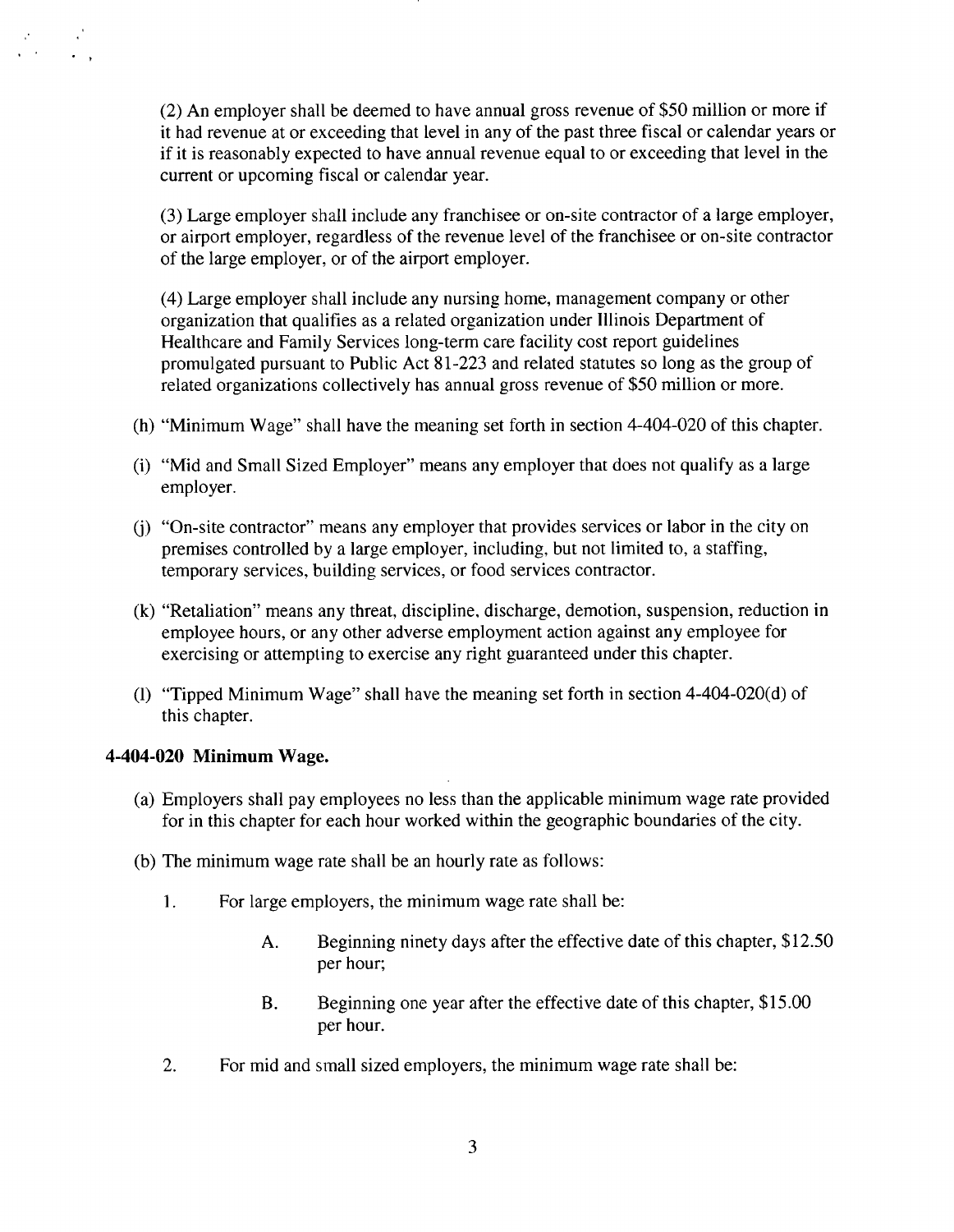- A. Beginning one year and ninety days after the effective date of this chapter, \$12.00 per hour;
- B. Beginning two years after the effective date of this chapter, \$13.00 per hour;
- C. Beginning three years after the effective date of this chapter, \$14.00 per hour;
- D. Beginning four years after the effective date of this chapter, \$15.00 per hour.
- (c) To prevent inflation from eroding the value of the minimum wage, the current minimum wage rate for large employers and the current minimum wage rate for mid and small sized employers shall each be increased annually in proportion to the increase, if any, in the cost of living. For the minimum wage rate for large employers, such annual increases shall begin on January 1 of the year following the first anniversary of the effective date of this chapter, and take place on each January 1 thereafter. For the minimum wage rate for mid and small sized employers, such annual increases shall begin on January 1 of the year following the fourth anniversary of the effective date of this chapter, and take place on each January 1 thereafter. The increase in the cost of living shall be calculated using the twelve-month percentage increase, if any, in the Consumer Price Index for all Urban Consumers, U.S. City Average, All Items (or a successor index, if any) as published by the Bureau of Labor Statistics of the United States Department of Labor, using the most recent twelve-month period for which data is available at the time that the calculation is made. The increased minimum wage rate shall be rounded to the nearest five cents and announced at least ninety days before the January 1 effective date.
- (d) The tipped minimum wage rate for large employers and the tipped minimum wage rate for mid and small sized employers shall be an amount equal to 70% of the applicable minimum wage rate for each size of employer provided for in subsection b of this chapter, rounded to the nearest five cents. The tipped minimum wage rate for each size of employer shall be adjusted whenever the applicable minimum wage rate for that size employer increases, and the adjusted minimum wage rates for tipped employees shall be announced at least ninety days before the effective date of the adjusted rates. Employers shall pay an employee who customarily and regularly receives tips a cash wage of no less than the tipped minimum wage rate provided for in this subsection for each hour worked within the geographic boundaries of the city, and shall guarantee that at all times the combination of the cash wage paid by the employer and the tips received by the employee total no less than the regular minimum wage rate for each hour worked within the geographic boundaries of the city. Such calculation shall be made based on the total wages and tips received by the employee over the course of his or her shift.

#### **4-404-030 Retaliation Prohibited.**

 $\mathbf{v}$ 

(a) No employer or other person shall retaliate against any person for asserting any claim or right under this chapter, for assisting any other person in doing so, or for informing any person about his or her rights under this chapter.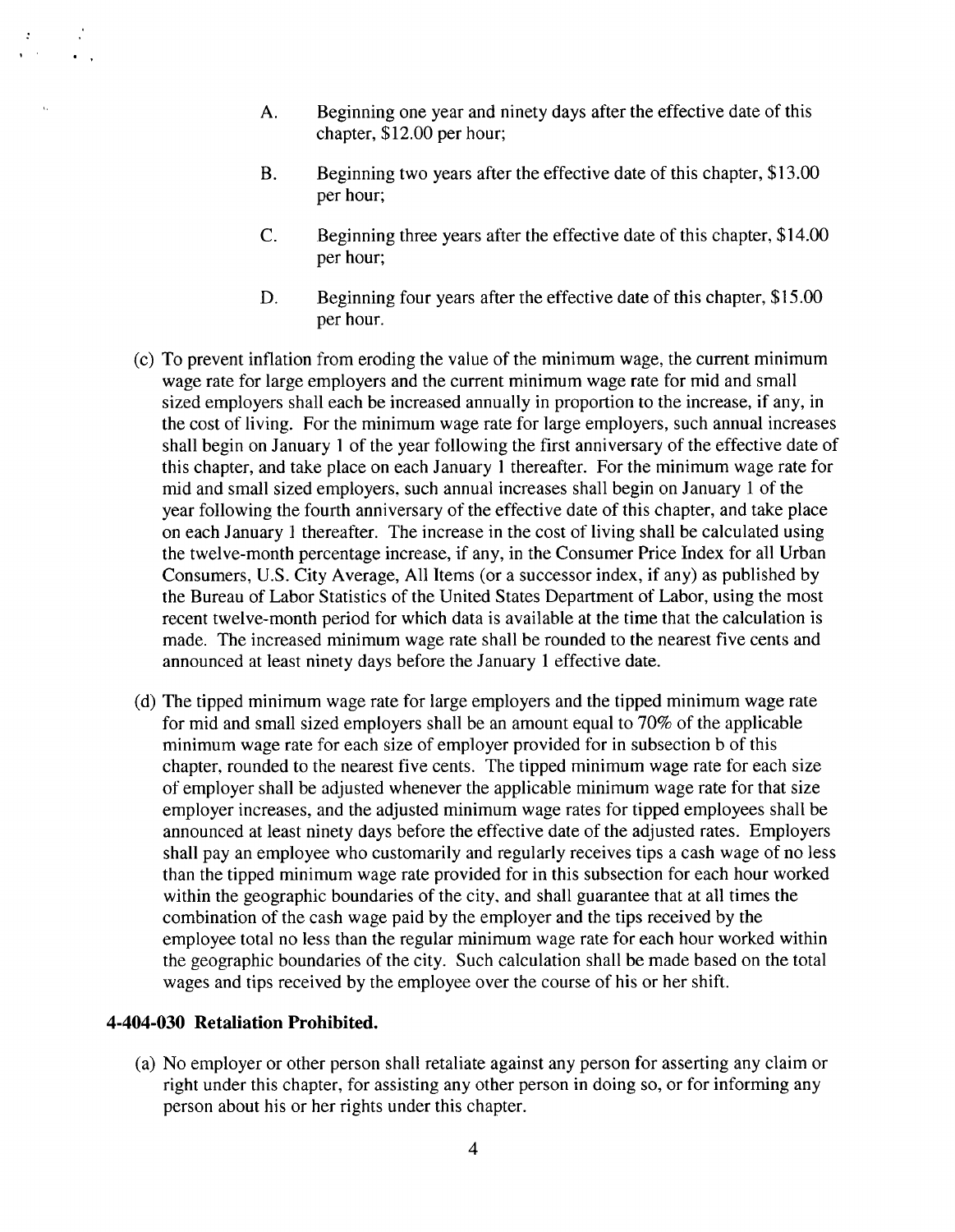#### **4-404-040 Implementation and Enforcement.**

 $\sqrt{2}$ 

- (a) At least sixty days before the effective date of each increase in the minimum wage the department shall publish and make available to employers a bulletin announcing the new minimum wage rate and the minimum wage rate for tipped employees, and a notice, in English and Spanish, informing employees of the updated rates, which all employers shall post in a conspicuous place at any workplace or job site where an employee works.
- (b) Employers shall keep payroll records as provided for under 820 ILCS 105/8.
- (c) Employers shall allow the department access to payroll records to monitor compliance with the requirements of this chapter. Employers shall provide reasonable access to any employee and any employee's designated representative to inspect the employer's payroll pertaining to that employee. Where an employer does not maintain or retain adequate records as required under subsection b of this section, or does not allow the department reasonable access to such records, there shall be a rebuttable presumption that the employer has not paid the required minimum wage.
- (d) The department is authorized to interpret, implement, and enforce this chapter, including by issuing regulations and administrative findings of violations and instituting legal actions to enforce administrative findings. Civil penalties shall be retained by the department and used to finance activities to enforce this chapter. Any regulations, guidelines, or rules promulgated by the department shall have the force and effect of law and may be relied on by employers, employees, and other parties to determine their rights and responsibilities under this chapter.
- (e) An employer that fails to pay the minimum wage required under this chapter shall be required to pay the employee the unpaid compensation together with an additional two times that amount as liquidated damages. An employer that retaliates against an employee in violation of this chapter shall be required to provide equitable relief to the employee, including reinstatement where appropriate, and to pay the employee (1) any unpaid compensation together with an additional two times that amount as liquidated damages for each day from the date of the retaliation until the date that the violation is remedied or (2) \$5,000, whichever is greater.
- (f) Any person or organization may file an administrative complaint with the department charging that a large retail employer has violated this chapter as to any employee or other person. The department shall promptly investigate administrative complaints and may interview and review records regarding any or all employees at the employer's worksite in order to determine whether a pattern of violations has occurred and to protect the identity of any employee identified in the complaint. The name of any employee identified in a complaint shall be kept confidential as long as possible, and may be disclosed only with the employee's consent. Where the department determines that a violation has occurred, the department shall issue an administrative order finding a violation and ordering payment of unpaid compensation, liquidated damages, and civil penalties, and may take any other appropriate enforcement action to secure compliance, including initiating a civil action and/or instructing city agencies or departments to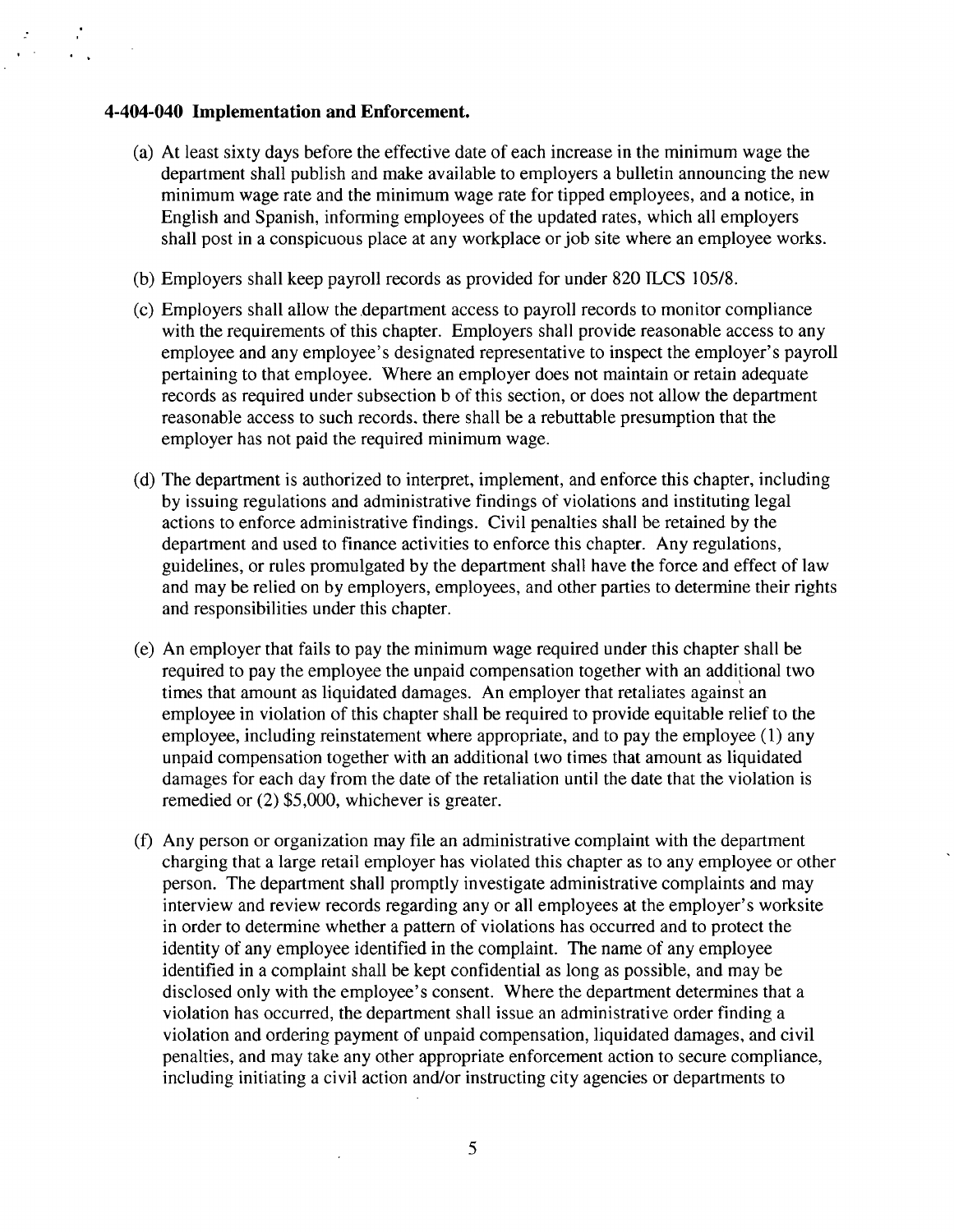revoke or suspend any registration certificates, permits or licenses held or requested by the employer or person until such time as the violation is remedied.

(g) An employee who is underpaid or who suffers retaliation in violation of this chapter may bring an action against an employer in any court of competent jurisdiction and, upon prevailing, shall be awarded any appropriate legal or equitable relief, including unpaid compensation and an additional two times that amount in liquidated damages, reinstatement, actual damages, and civil penalties. An employee need not exhaust administrative remedies before bringing an action nor shall an investigation of an employer by the department or other law enforcement officer bar a person from bringing an action.

#### **4-404-050 Miscellaneous.**

 $\mathbf{q} = \mathbf{q} \times \mathbf{q}$  .

 $\mathcal{A}=\mathcal{A}$ 

- (a) This chapter shall take effect upon enactment.
- (b) This chapter shall be liberally construed in favor of its purposes, and shall not be construed to preempt or otherwise limit the applicability of any law, policy or other provision that provides for payment of higher or supplemental wages or benefits.
- (c) If any part of this chapter, or the application of the chapter to any person or circumstance, is held invalid, the remainder of this chapter, including the application of such part to other persons or circumstances, shall not be affected by such a holding and shall continue in full force and effect. To this end, the parts of this law are severable.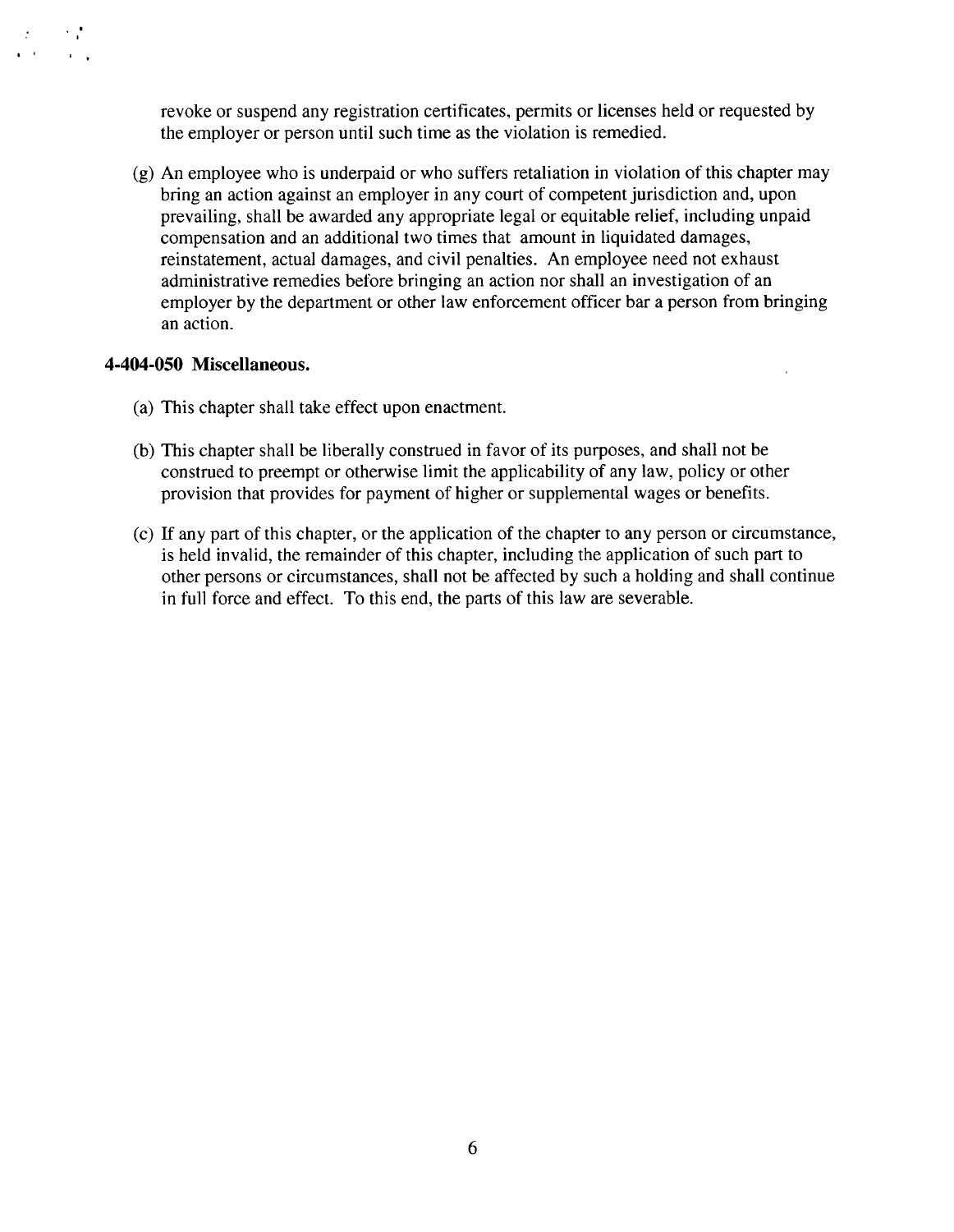$72$ John Arena 45<sup>th</sup> ward '5M) mint  $\frac{1}{3}$ Roderick Sawyer 6<sup>th</sup> ward UNO Joe Moreno 1st Ward  $\pi\prime$ 尨 'a?  $\mathsf{q}$  $\frac{1}{\sqrt{2\pi}}$  $\cancel{\mathcal{L}}$  $2/$